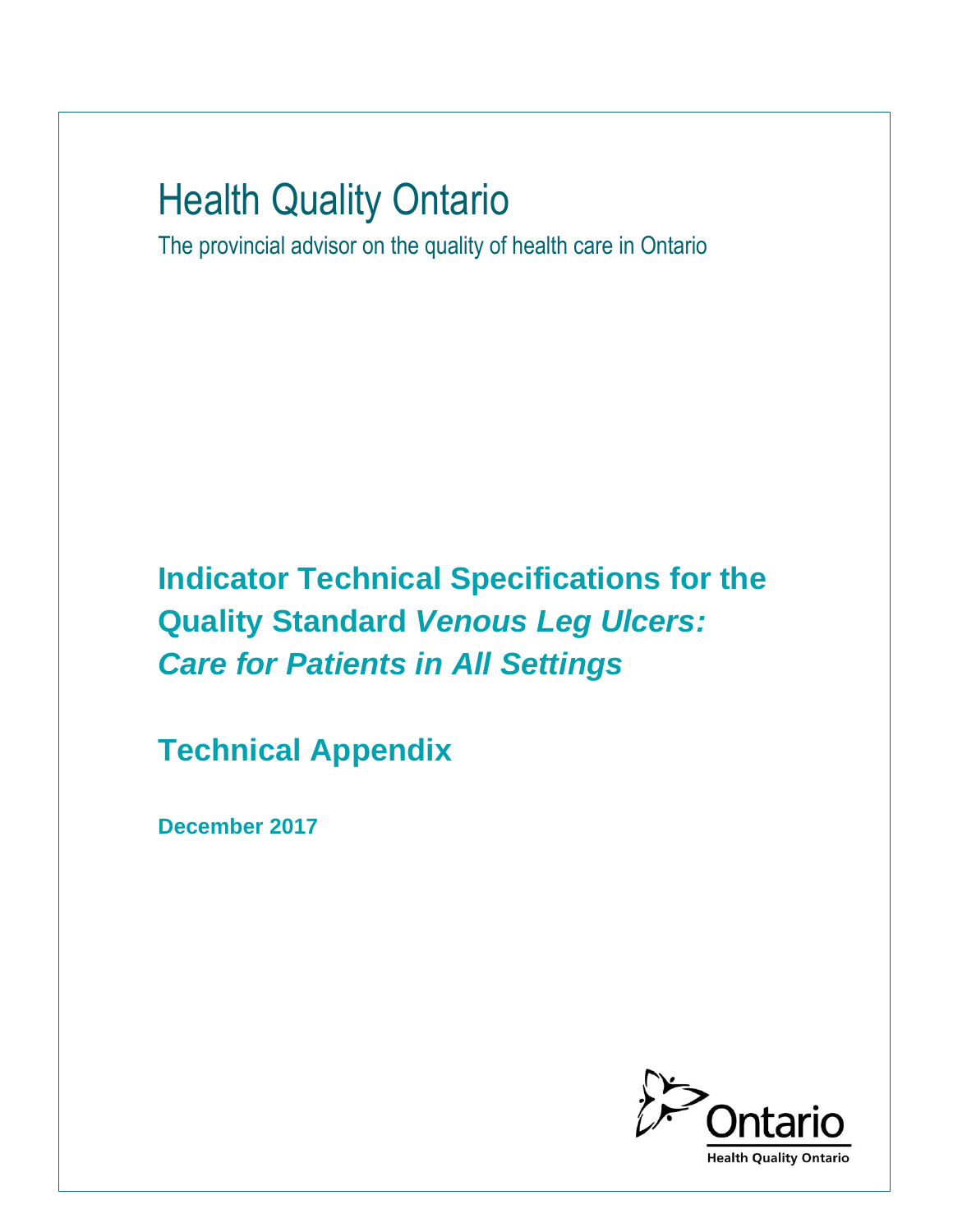# Table of Contents

| Table 1: Percentage of patients with a new venous leg ulcer in a 6-month period (incidence)4        |  |
|-----------------------------------------------------------------------------------------------------|--|
| Table 2: Percentage of patients with a venous leg ulcer in a 6-month period (prevalence)7           |  |
|                                                                                                     |  |
| Table 3: Percentage of patients with a closed venous leg ulcer in a 12-week period10                |  |
| Table 4: Percentage of patients with a healed venous leg ulcer who were diagnosed with a secondary  |  |
| Table 5: Percentage of patients with a venous leg ulcer who had a diagnosed wound infection in a 6- |  |
| Table 6: Percentage of patients with a venous leg ulcer in a 12-month period who reported high      |  |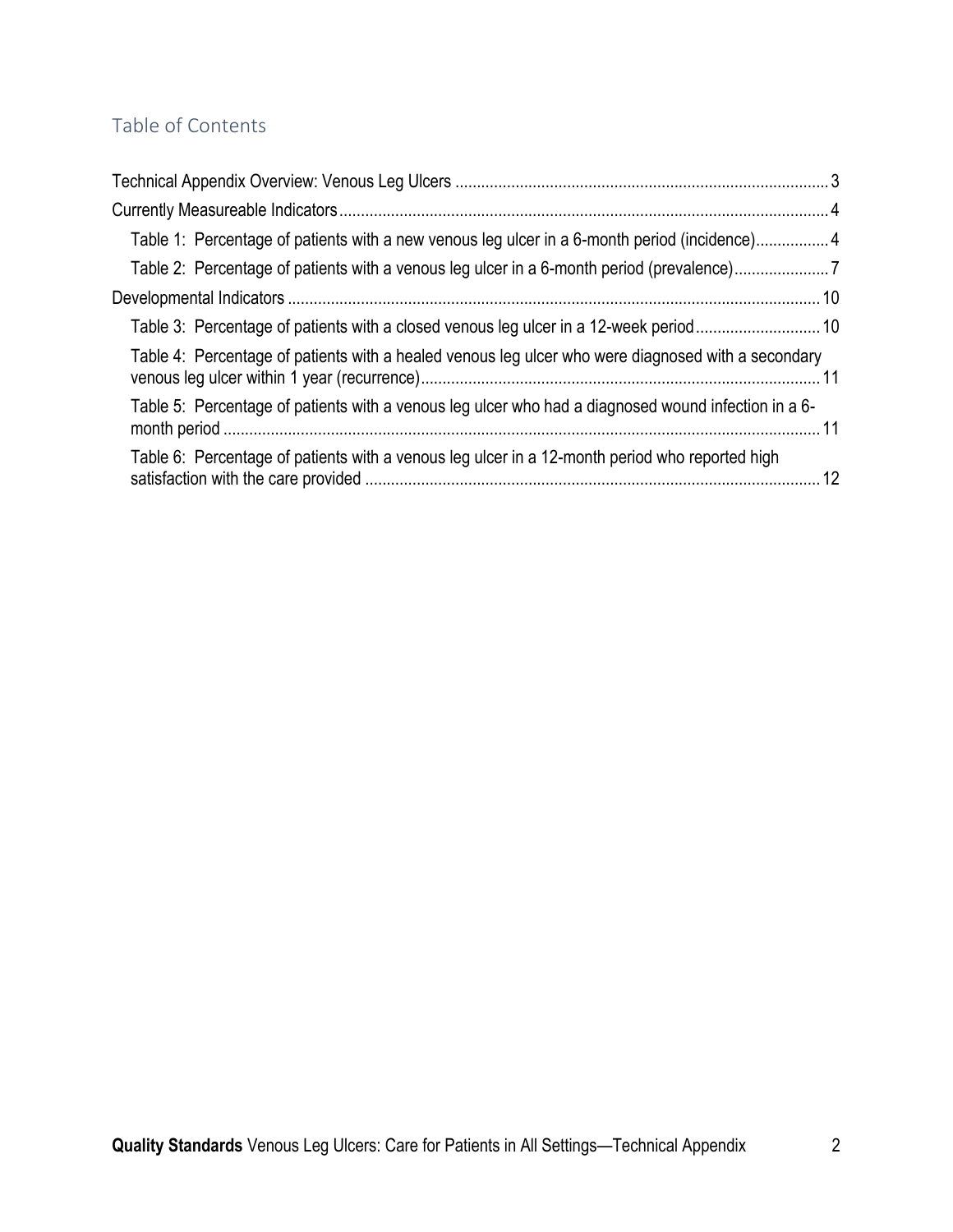## Technical Appendix Overview: Venous Leg Ulcers

This technical appendix accompanies Health Quality Ontario's Quality Standard *Venous Leg Ulcers: Care for Patients in All Settings*. Early in the development of each quality standard, a small number of performance indicators are chosen to measure the success of the entire standard. These indicators guide the development of the quality standard so that every statement within the standard aids in achieving the standard's overall goals. This appendix includes information on the definitions and technical details of the indicators listed below, including data sources for indicators that can be consistently measured across providers, across the sectors of health care, and at the provincial level.

- Percentage of patients with a new venous leg ulcer in a 6-month period (incidence)
- Percentage of patients with a venous leg ulcer in a 6-month period (prevalence)
- Percentage of patients with a closed venous leg ulcer in a 12-week period
- Percentage of patients with a healed venous leg ulcer who were diagnosed with a secondary venous leg ulcer within 1 year (recurrence)
- Percentage of patients with a venous leg ulcer who had a diagnosed wound infection in a 6-month period
- Percentage of patients with a venous leg ulcer in a 12-month period who reported high satisfaction with the care provided

Indicators are categorized as:

- Currently measurable in Ontario or similar health systems (the indicator is well defined and validated); or
- Developmental (the indicator is not well defined, and data sources do not currently exist to measure it consistently across providers and at the system level)

#### Quality Standard Scope

This quality standard focuses on care for people who have developed or are at risk of developing a venous leg ulcer. The scope of the standard covers all settings, including primary care, home and community care, long-term care, and acute care. It also provides guidance on optimal care when a person transitions between these settings—for example, when someone is discharged from a hospital to their home or a long-term care home. It is one of three quality standards related to wound care; the other two are for pressure injuries and diabetic foot ulcers.

In this quality standard, the term *patient* includes community care clients and residents of long-term care homes.

Questions or Comments? Please email[: info@HQOntario.ca](mailto:info@hqontario.ca)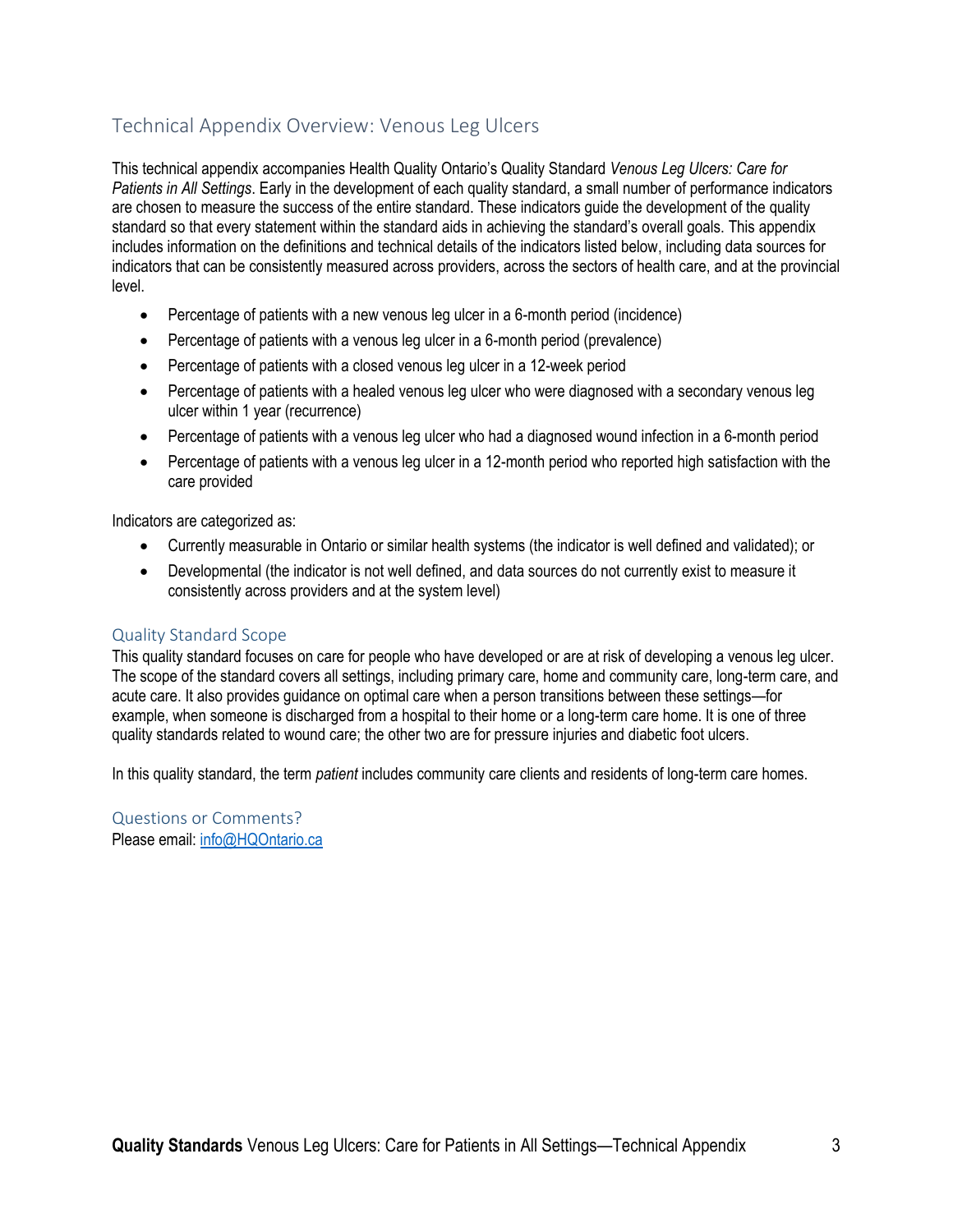## Currently Measureable Indicators

The following two indicators are currently measureable in at least one sector (acute care) of Ontario's health care system:

- Percentage of patients with a new venous leg ulcer in a 6-month period (incidence)
- Percentage of patients with a venous leg ulcer in a 6-month period (prevalence)

Methodological details are as follows:

| Table 1: Percentage of patients with a new venous leg ulcer in a 6-month period (incidence) |  |  |  |  |  |  |  |  |  |  |  |  |
|---------------------------------------------------------------------------------------------|--|--|--|--|--|--|--|--|--|--|--|--|
|---------------------------------------------------------------------------------------------|--|--|--|--|--|--|--|--|--|--|--|--|

| Indicator<br>description          | The percentage of patients with a new venous leg ulcer in a 6-month period<br>Directionality: A lower percentage is better                                           |
|-----------------------------------|----------------------------------------------------------------------------------------------------------------------------------------------------------------------|
| <b>Indicator status</b>           | Measureable in acute care and acute inpatient rehabilitation<br>Developmental in primary care, home care, long-term care, and complex<br>continuing care             |
| Dimensions of<br>quality          | Effective                                                                                                                                                            |
| Calculation:<br>General           | <b>Denominator</b><br>Total number of patients<br><b>Numerator</b>                                                                                                   |
|                                   | Number of patients with a newly diagnosed venous leg ulcer within the prior 6<br>months<br>Exclusions                                                                |
|                                   | Patients with a venous leg ulcer on their previous assessment<br><b>Method</b><br>Numerator/denominator × 100                                                        |
| <b>Calculation: Acute</b><br>care | <b>Denominator</b><br>Total number of patients discharged from an acute care facility within the past 6<br>months                                                    |
|                                   | <b>Numerator</b><br>Number of patients in the denominator with a diagnostic code for venous leg<br>ulcer                                                             |
|                                   | <b>Inclusions</b><br>Diagnosis code in ICD-10-CA:<br>L97 Ulcer of lower limb                                                                                         |
|                                   | 183.0 Varicose veins of lower extremities with ulcer<br>$\bullet$                                                                                                    |
|                                   | 183.2 Varicose veins with both ulcer and inflammation<br>183.9 Varicose veins of lower extremities without ulcer, inflammation or<br>$\bullet$<br>other complication |
|                                   |                                                                                                                                                                      |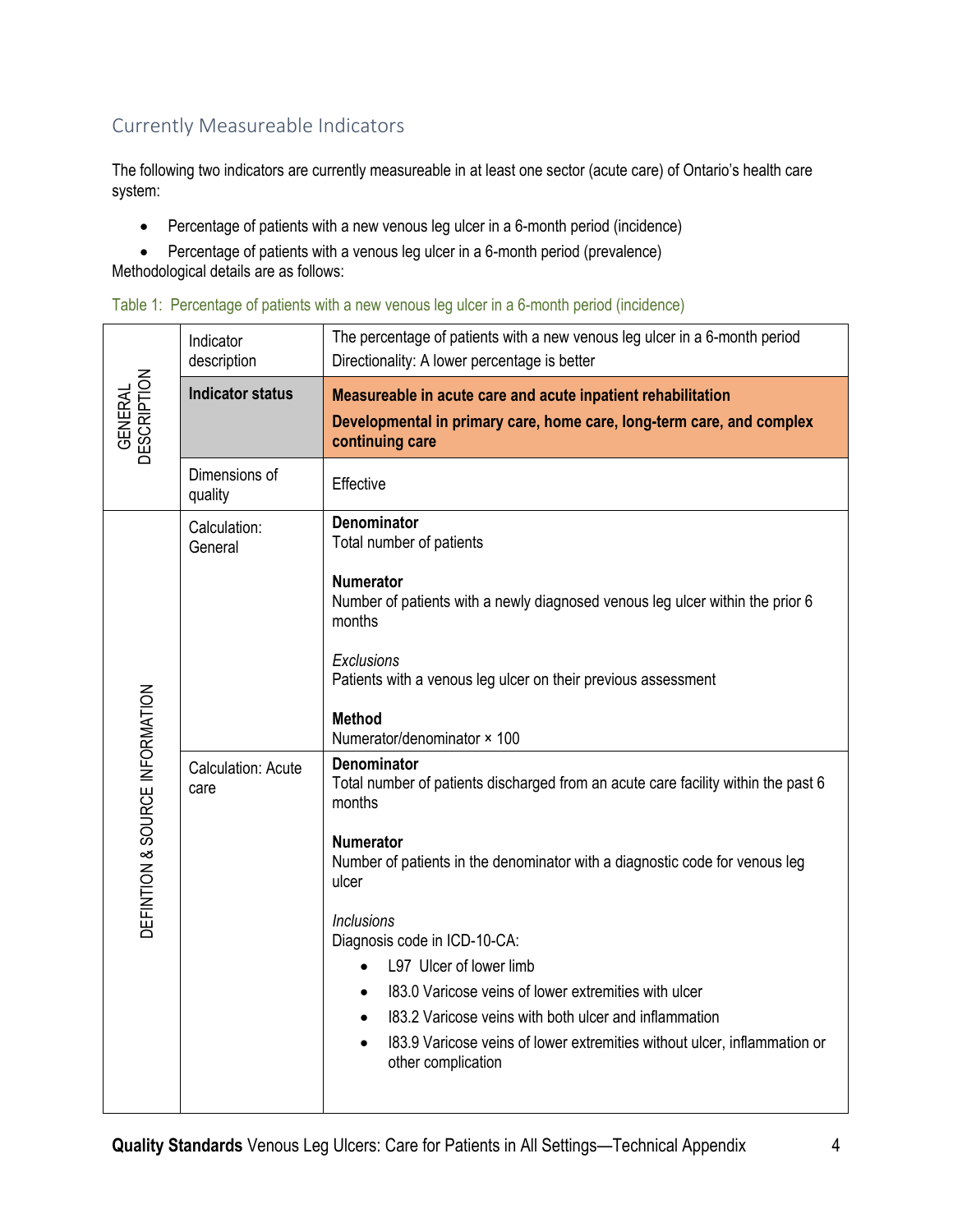|                                      | Exclusions<br>Patients with a previous venous leg ulcer within the past 6 months                                                                                                                        |
|--------------------------------------|---------------------------------------------------------------------------------------------------------------------------------------------------------------------------------------------------------|
|                                      | <b>Method</b>                                                                                                                                                                                           |
|                                      | Numerator/denominator × 100                                                                                                                                                                             |
|                                      | Data source: Discharge Abstract Database                                                                                                                                                                |
| Calculation: Acute<br>rehabilitation | <b>Denominator</b><br>Total number of patients discharged from an acute inpatient rehabilitation care<br>facility within the past 6 months                                                              |
|                                      | <b>Numerator</b><br>Number of patients in the denominator with a post-admit comorbid health<br>condition diagnostic code for venous leg ulcer                                                           |
|                                      | <b>Inclusions</b><br>Diagnosis code in ICD-10-CA:                                                                                                                                                       |
|                                      | L97 Ulcer of lower limb<br>$\bullet$                                                                                                                                                                    |
|                                      | 183.0 Varicose veins of lower extremities with ulcer                                                                                                                                                    |
|                                      | 183.2 Varicose veins with both ulcer and inflammation                                                                                                                                                   |
|                                      | 183.9 Varicose veins of lower extremities without ulcer, inflammation or<br>$\bullet$<br>other complication                                                                                             |
|                                      | Exclusions<br>Patients with a previous venous leg ulcer (coded as most responsible health<br>condition or pre-admit comorbid health condition) on their previous assessment<br>within the past 6 months |
|                                      | <b>Method</b><br>Numerator/denominator × 100                                                                                                                                                            |
|                                      | Data source: National Rehabilitation Reporting System                                                                                                                                                   |
| Calculation: Home<br>care            | <b>Denominator</b><br>Total number of patients who have received home care services for at least 6<br>months                                                                                            |
|                                      | <b>Numerator</b><br>Number of patients in the denominator with diagnostic code for venous leg ulcer                                                                                                     |
|                                      | Exclusions<br>Patients with a venous leg ulcer on their previous assessment<br>Patients whose venous leg ulcer formed while in another care setting, e.g., in<br>acute care                             |
|                                      | <b>Method</b><br>Numerator/denominator × 100                                                                                                                                                            |
|                                      | Data source: local data collection; could be identified by linking diagnosis coding<br>in the Client Health and Related Information System (CHRIS)                                                      |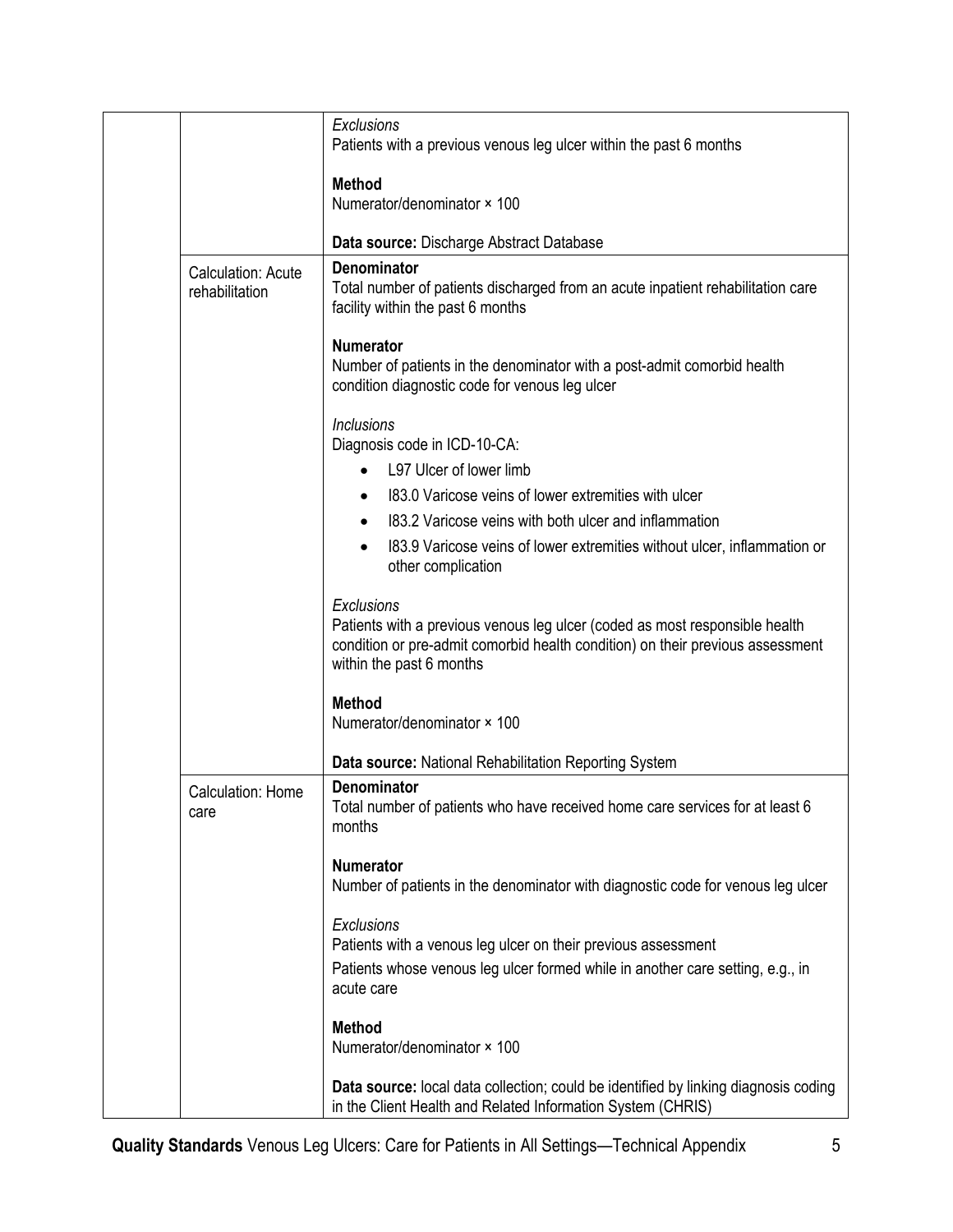|                                  | Calculation: Long-<br>term care and<br>complex continuing<br>care<br>Calculation:<br>Primary care | Denominator<br>Total number of long-term care residents or complex continuing care patients<br><b>Numerator</b><br>Number of patients in the denominator with a diagnostic code for venous leg<br>ulcer<br>Exclusions<br>Patients with a venous leg ulcer on their previous assessment<br>Patients whose venous leg ulcer formed while in another care setting, e.g., in<br>acute care<br><b>Method</b><br>Numerator/denominator × 100<br>Data source: Continuing Care Reporting System<br><b>Denominator</b><br>Total number of unique patients rostered who you have seen in your practice                                                                                      |
|----------------------------------|---------------------------------------------------------------------------------------------------|-----------------------------------------------------------------------------------------------------------------------------------------------------------------------------------------------------------------------------------------------------------------------------------------------------------------------------------------------------------------------------------------------------------------------------------------------------------------------------------------------------------------------------------------------------------------------------------------------------------------------------------------------------------------------------------|
|                                  |                                                                                                   | within the past 6 months<br><b>Numerator</b><br>Number of patients in the denominator with a diagnostic code for venous leg<br>ulcer<br><b>Inclusions</b><br>Diagnosis code in ICD-10-CA:<br>L97 Ulcer of lower limb<br>$\bullet$<br>183.0 Varicose veins of lower extremities with ulcer<br>$\bullet$<br>183.2 Varicose veins with both ulcer and inflammation<br>$\bullet$<br>183.9 Varicose veins of lower extremities without ulcer, inflammation or<br>$\bullet$<br>other complication<br>Exclusions<br>Patients with a venous leg ulcer at least 6 months ago<br><b>Method</b><br>Numerator/denominator × 100<br>Data source: Ontario Health Insurance Plan Claims Database |
| GEOGRAPHY<br>& TIMING            | Levels of<br>comparability                                                                        | Overall province, LHIN, sub-LHIN region, patient characteristics (subject to<br>sample size)                                                                                                                                                                                                                                                                                                                                                                                                                                                                                                                                                                                      |
| INFORMATION<br><b>ADDITIONAL</b> | Comments                                                                                          | The indicator only captures new venous leg ulcers. If a patient develops a<br>secondary venous leg ulcer while the first injury has not healed, this will not be<br>counted in the indicator.<br>This indicator measures incidence, so it is a measure of prevention, not<br>treatment.                                                                                                                                                                                                                                                                                                                                                                                           |

Abbreviations: ICD, International Classification of Diseases; LHIN, local health integration network.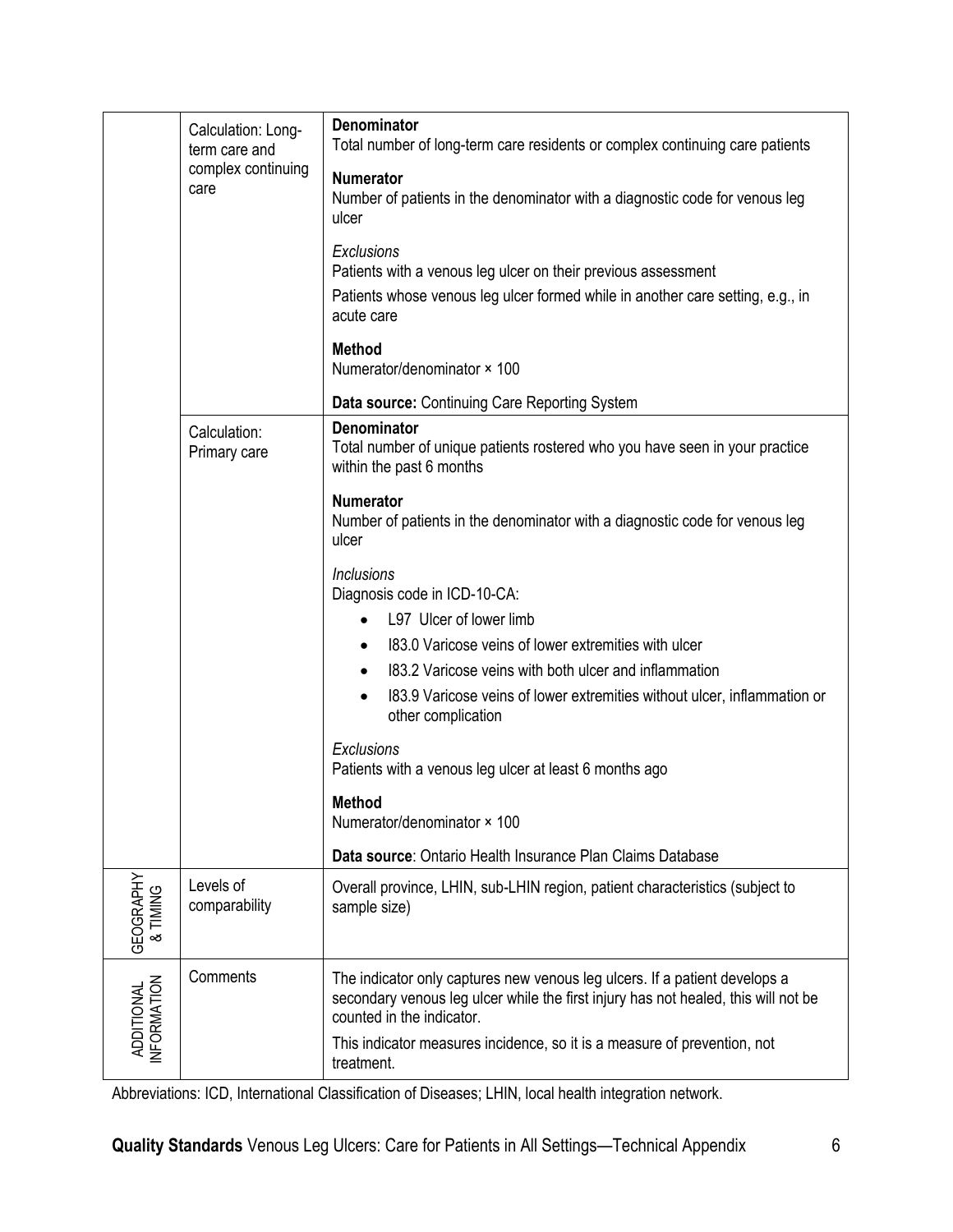|                                | Indicator<br>description                    | The percentage of patients with a venous leg ulcer in the previous 6 months<br>Directionality: A lower percentage is better                                                                                                                                                                                                                                                                                                                                                                                                                                               |
|--------------------------------|---------------------------------------------|---------------------------------------------------------------------------------------------------------------------------------------------------------------------------------------------------------------------------------------------------------------------------------------------------------------------------------------------------------------------------------------------------------------------------------------------------------------------------------------------------------------------------------------------------------------------------|
| <b>GENERAL</b><br>DESCRIPTION  | <b>Indicator status</b>                     | Measureable in acute care and acute inpatient rehabilitation<br>Developmental in primary care, home care, long-term care, and complex<br>continuing care                                                                                                                                                                                                                                                                                                                                                                                                                  |
|                                | Dimensions of<br>quality                    | Effective                                                                                                                                                                                                                                                                                                                                                                                                                                                                                                                                                                 |
|                                | Calculation:<br>General                     | <b>Denominator</b><br>Total number of patients                                                                                                                                                                                                                                                                                                                                                                                                                                                                                                                            |
|                                |                                             | <b>Numerator</b><br>Number of patients with a documented venous leg ulcer within the prior 6 months                                                                                                                                                                                                                                                                                                                                                                                                                                                                       |
|                                |                                             | Exclusions<br>Patients with a venous leg ulcer on their previous assessment                                                                                                                                                                                                                                                                                                                                                                                                                                                                                               |
|                                |                                             | <b>Method</b><br>Numerator/denominator × 100                                                                                                                                                                                                                                                                                                                                                                                                                                                                                                                              |
| DEFINTION & SOURCE INFORMATION | <b>Calculation: Acute</b><br>care           | <b>Denominator</b><br>Total number of patients discharged from an acute care facility within the past 6<br>months<br><b>Numerator</b><br>Number of patients in the denominator with a diagnostic code (pre- or post-<br>admit) for a venous leg ulcer<br><b>Inclusions</b><br>Diagnosis code in ICD-10-CA:<br>L97 Ulcer of lower limb<br>183.0 Varicose veins of lower extremities with ulcer<br>183.2 Varicose veins with both ulcer and inflammation<br>183.9 Varicose veins of lower extremities without ulcer, inflammation or<br>other complication<br><b>Method</b> |
|                                |                                             | Numerator/denominator × 100<br>Data source: Discharge Abstract Database                                                                                                                                                                                                                                                                                                                                                                                                                                                                                                   |
|                                | <b>Calculation: Acute</b><br>rehabilitation | <b>Denominator</b><br>Total number of patients discharged from an acute inpatient rehabilitation care<br>facility within the past 6 months                                                                                                                                                                                                                                                                                                                                                                                                                                |
|                                |                                             | <b>Numerator</b><br>Number of patients in the denominator with a most responsible health condition,<br>pre-admit comorbid health condition, or post-admit comorbid health condition<br>diagnostic code for venous leg ulcer                                                                                                                                                                                                                                                                                                                                               |

### Table 2: Percentage of patients with a venous leg ulcer in a 6-month period (prevalence)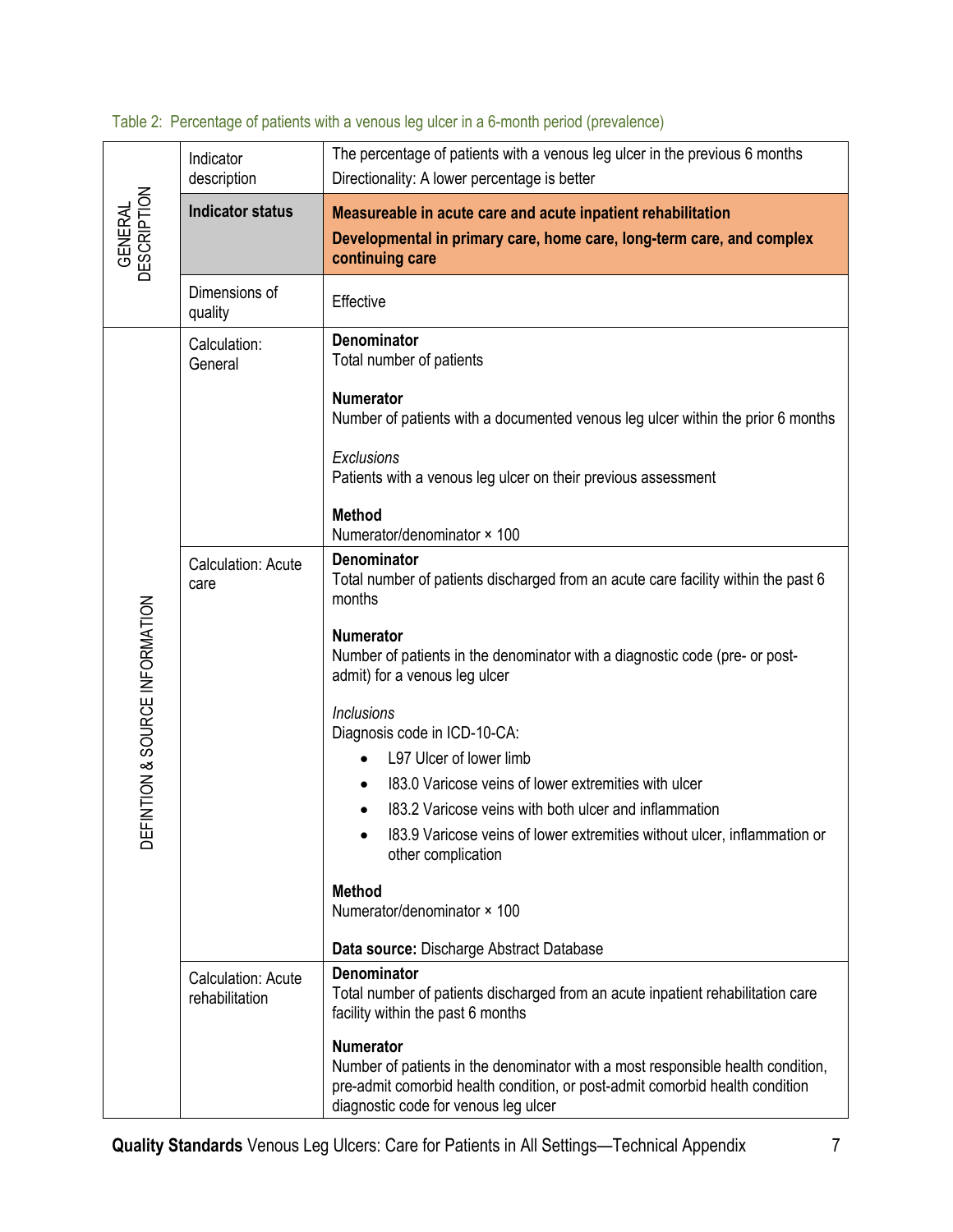|                                                                   | <b>Inclusions</b><br>Diagnosis code in ICD-10-CA:                                                                                                  |
|-------------------------------------------------------------------|----------------------------------------------------------------------------------------------------------------------------------------------------|
|                                                                   | L97 Ulcer of lower limb<br>$\bullet$                                                                                                               |
|                                                                   | 183.0 Varicose veins of lower extremities with ulcer<br>$\bullet$                                                                                  |
|                                                                   | 183.2 Varicose veins with both ulcer and inflammation                                                                                              |
|                                                                   | $\bullet$                                                                                                                                          |
|                                                                   | 183.9 Varicose veins of lower extremities without ulcer, inflammation or<br>$\bullet$<br>other complication                                        |
|                                                                   | <b>Method</b>                                                                                                                                      |
|                                                                   | Numerator/denominator × 100                                                                                                                        |
|                                                                   | Data source: National Rehabilitation Reporting System                                                                                              |
| Calculation: Home<br>care                                         | <b>Denominator</b><br>Total number of patients who have received home care services for at least 6<br>months                                       |
|                                                                   | <b>Numerator</b><br>Number of patients in the denominator with a diagnostic code for venous leg<br>ulcer                                           |
|                                                                   | <b>Method</b><br>Numerator/denominator × 100                                                                                                       |
|                                                                   | Data source: local data collection; could be identified by linking diagnosis coding<br>in the Client Health and Related Information System (CHRIS) |
| Calculation: Long-<br>term care and<br>complex continuing<br>care | Denominator<br>Total number of long-term care residents or complex continuing care patients                                                        |
|                                                                   | <b>Numerator</b><br>Number of patients in the denominator with a diagnostic code for venous leg<br>ulcer                                           |
|                                                                   | <b>Method</b><br>Numerator/denominator × 100                                                                                                       |
|                                                                   | Data source: Continuing Care Reporting System                                                                                                      |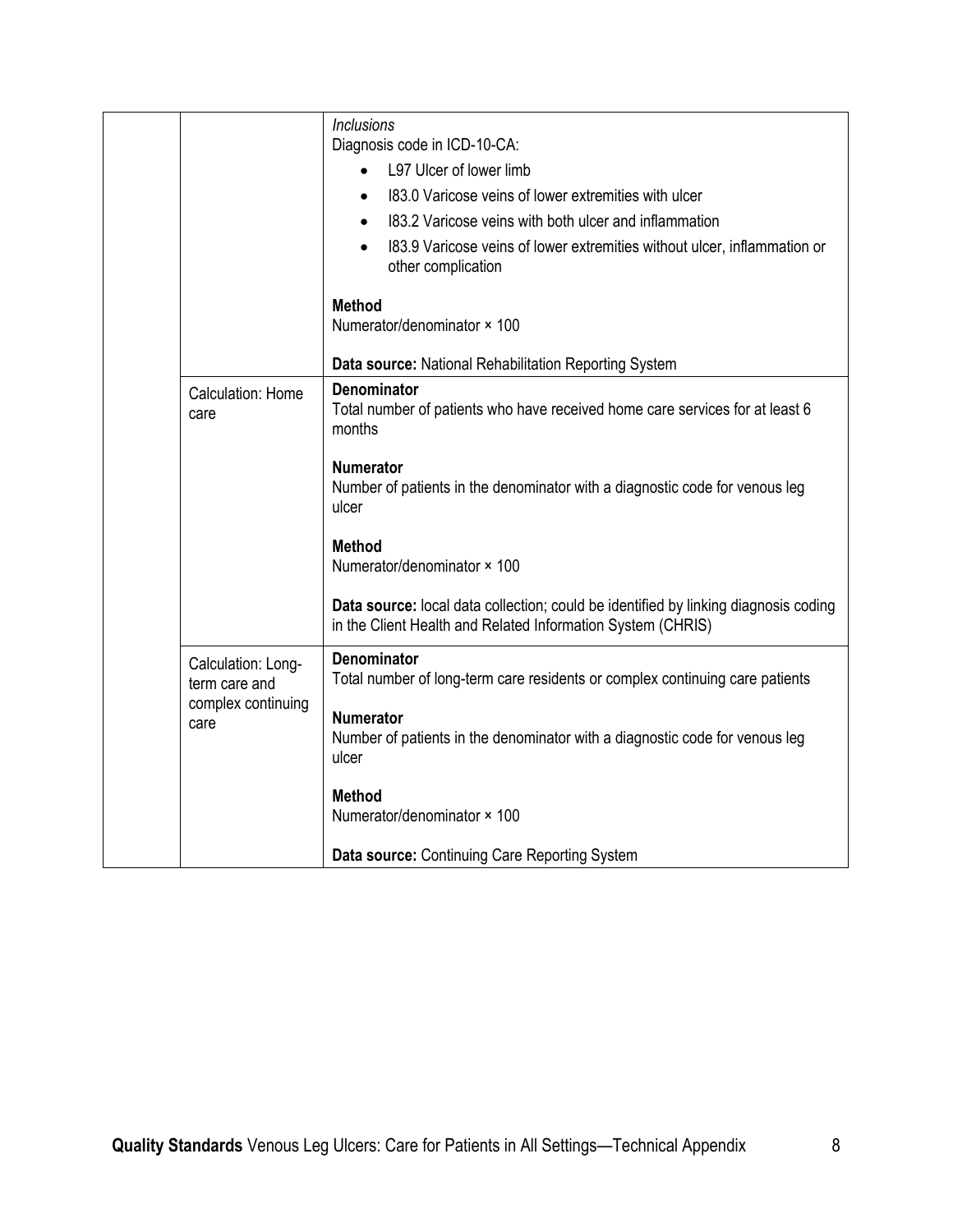| Calculation:<br>Primary care                               | Total number of unique patients rostered who you have seen in your practice<br>within the past 6 months<br><b>Numerator</b><br>Number of patients in the denominator with at least one diagnostic code for a<br>venous leg ulcer<br><b>Inclusions</b><br>Diagnosis code in ICD-10-CA:<br>L97 Ulcer of lower limb<br>183.0 Varicose veins of lower extremities with ulcer<br>$\bullet$<br>183.2 Varicose veins with both ulcer and inflammation<br>$\bullet$<br>183.9 Varicose veins of lower extremities without ulcer, inflammation or<br>other complication |
|------------------------------------------------------------|---------------------------------------------------------------------------------------------------------------------------------------------------------------------------------------------------------------------------------------------------------------------------------------------------------------------------------------------------------------------------------------------------------------------------------------------------------------------------------------------------------------------------------------------------------------|
|                                                            | <b>Method</b><br>Numerator/denominator × 100                                                                                                                                                                                                                                                                                                                                                                                                                                                                                                                  |
|                                                            | Data source: Ontario Health Insurance Plan Claims Database                                                                                                                                                                                                                                                                                                                                                                                                                                                                                                    |
| <b>GEOGRAPHY</b><br>Levels of<br>& TIMING<br>comparability | Overall province, LHIN, sub-LHIN region, patient characteristics (subject to<br>sample size)                                                                                                                                                                                                                                                                                                                                                                                                                                                                  |
| Comments<br><b>INFORMATION</b><br><b>ADDITIONAL</b>        | This indicator can include patients with a venous leg ulcer on their previous<br>assessment.<br>The indicator only captures 1 venous leg ulcer per person, so a patient with more<br>than 1 venous leg ulcer will only be counted once in the numerator.<br>This indicator measures prevalence, so it is a measure of both prevention and<br>treatment.                                                                                                                                                                                                       |

Abbreviations: ICD, International Classification of Diseases; LHIN, local health integration network.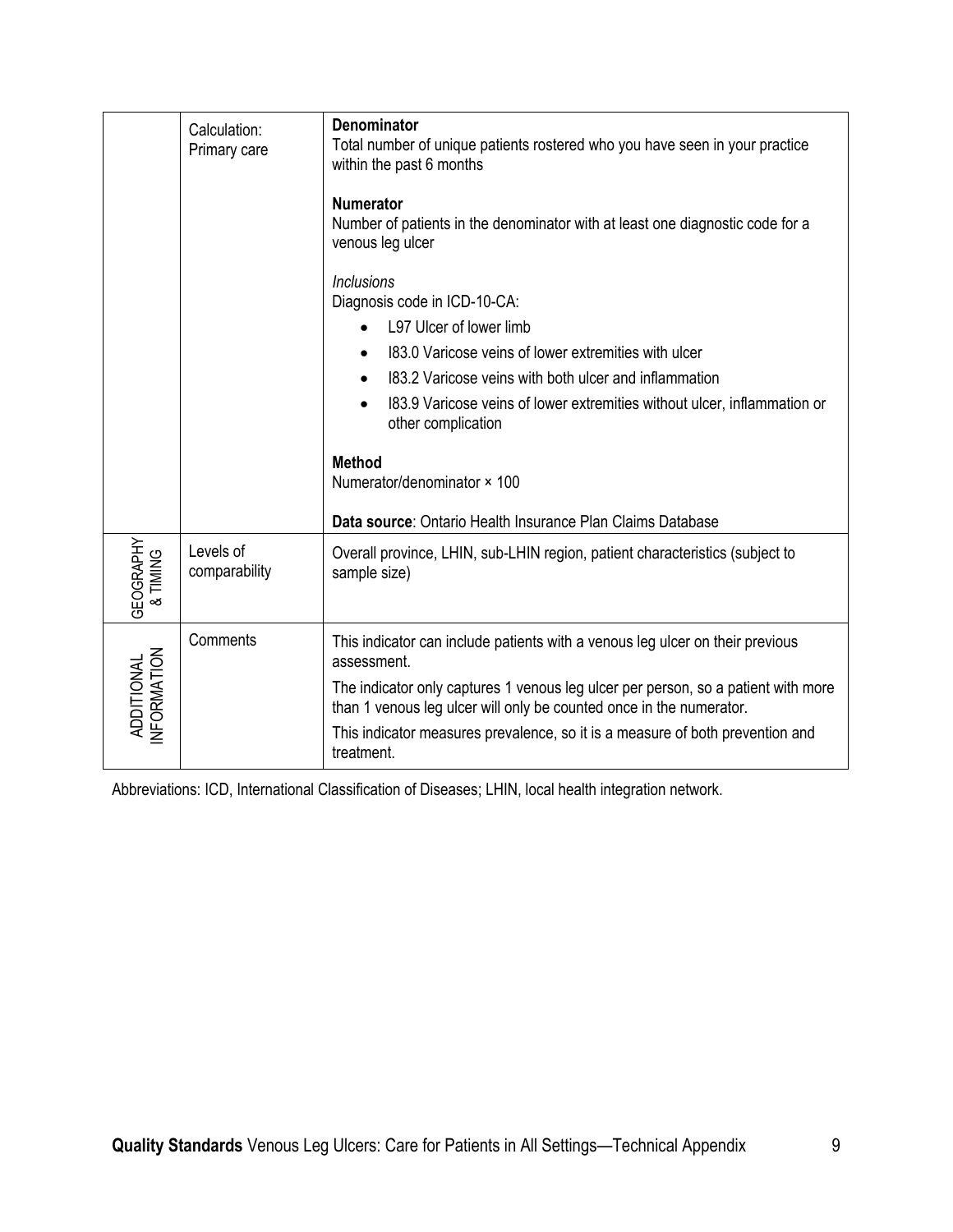## Developmental Indicators

Given the difficulty of capturing venous leg ulcers in current Ontario administrative data sources, the majority of the indicators selected rely on local data collection in most care settings. The following four indicators are currently developmental and rely on local data collection for reporting:

- Percentage of patients with a closed venous leg ulcer in a 12-week period
- Percentage of patients with a healed venous leg ulcer who were diagnosed with a secondary venous leg ulcer within 1 year (recurrence)
- Percentage of patients with a venous leg ulcer who had a diagnosed wound infection in a 6-month period
- Percentage of patients with a venous leg ulcer in a 12-month period who reported high satisfaction with the care provided

Methodological details are as follows:

| <b>GENERAL</b><br>DESCRIPTION  | Indicator<br>description | The percentage of patients with a venous leg ulcer that closed within a 12 week<br>period<br>Directionality: A higher percentage is better                                                                                                                                                                                                             |
|--------------------------------|--------------------------|--------------------------------------------------------------------------------------------------------------------------------------------------------------------------------------------------------------------------------------------------------------------------------------------------------------------------------------------------------|
|                                | <b>Indicator status</b>  | <b>Developmental</b>                                                                                                                                                                                                                                                                                                                                   |
|                                | Dimensions of<br>quality | Effective                                                                                                                                                                                                                                                                                                                                              |
| DEFINTION & SOURCE INFORMATION | Calculation              | <b>Denominator</b><br>Number of patients with a diagnosis of a venous leg ulcer<br><b>Numerator</b><br>Number of patients in the denominator with a diagnosed venous leg ulcer within<br>the prior 6 months that closed within 12 weeks<br>Exclusions<br>Patients with a non-healable venous leg ulcer<br><b>Method</b><br>Numerator/denominator × 100 |
|                                | Data source              | Local data collection                                                                                                                                                                                                                                                                                                                                  |
| ADDITIONAL<br>INFORMATION      | Limitations              | Although the majority of closed venous leg ulcers eventually heal, this indicator<br>would not capture venous leg ulcers that reopen beyond 12 weeks due to poor<br>assessment or care                                                                                                                                                                 |
|                                | Comments                 | If a patient has more than 1 venous leg ulcer, the indicator should capture the<br>most severe venous leg ulcer                                                                                                                                                                                                                                        |

#### Table 3: Percentage of patients with a closed venous leg ulcer in a 12-week period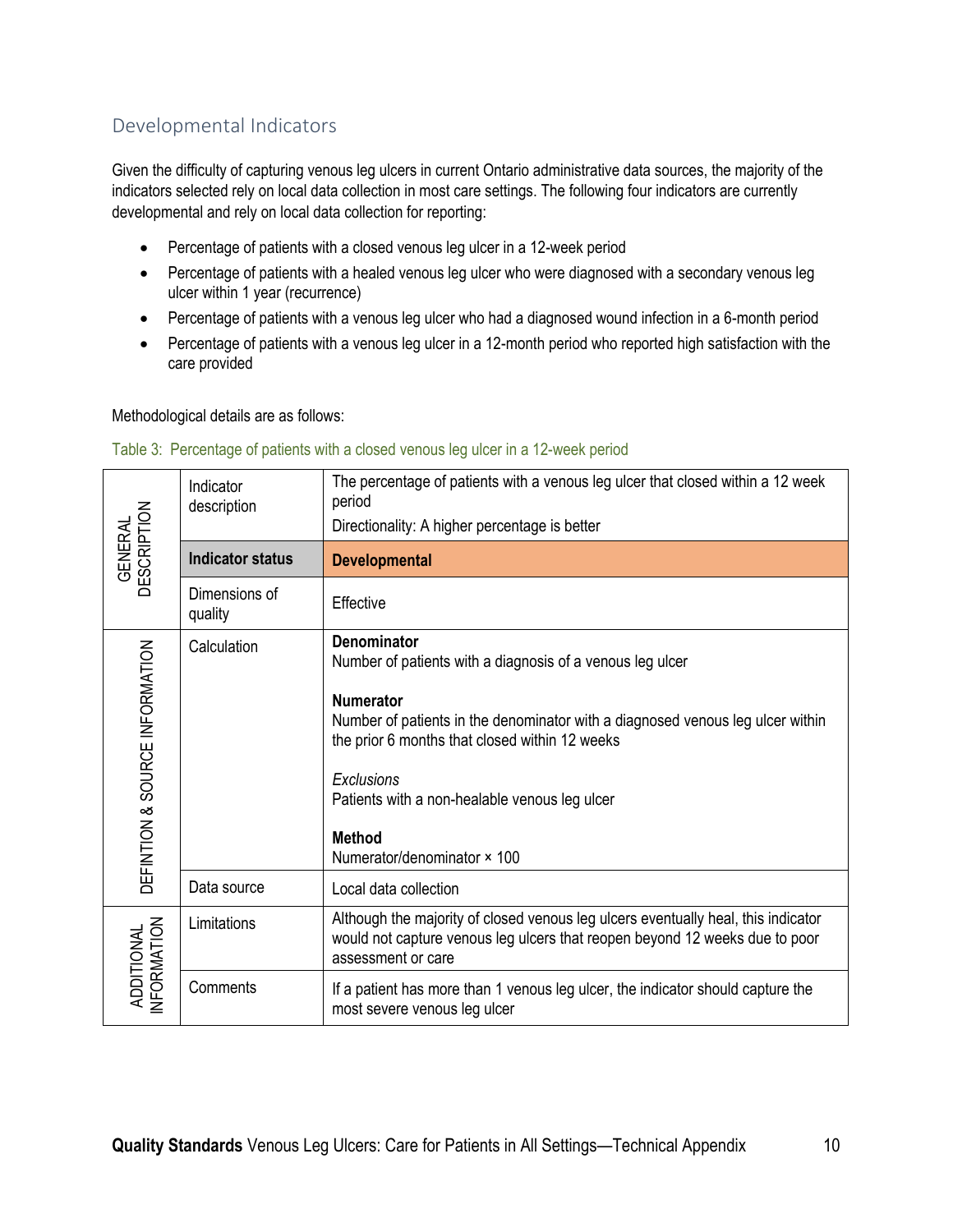#### Table 4: Percentage of patients with a healed venous leg ulcer who were diagnosed with a secondary venous leg ulcer within 1 year (recurrence)

| <b>GENERAL</b><br>DESCRIPTION     | Indicator<br>description | The percentage of patients with a healed venous leg ulcer who were diagnosed<br>with a secondary venous leg ulcer within 1 year<br>Directionality: A lower percentage is better                                                                       |
|-----------------------------------|--------------------------|-------------------------------------------------------------------------------------------------------------------------------------------------------------------------------------------------------------------------------------------------------|
|                                   | <b>Indicator status</b>  | <b>Developmental</b>                                                                                                                                                                                                                                  |
|                                   | Dimensions of<br>quality | Effective                                                                                                                                                                                                                                             |
| DEFINTION & SOURCE<br>INFORMATION | Calculation              | Denominator<br>Number of patients with a healed venous leg ulcer within a 1-year period<br><b>Numerator</b><br>Number of patients with a newly diagnosed venous leg ulcer within the 1-year<br>period<br><b>Method</b><br>Numerator/denominator × 100 |
|                                   | Data source              | Local data collection                                                                                                                                                                                                                                 |
|                                   | Limitations              |                                                                                                                                                                                                                                                       |
| ADDITIONAL<br>INFORMATION         | Comments                 | This indicator measures the recurrence of a venous leg ulcer. If someone<br>develops a secondary venous leg ulcer before the first heals, it would not be<br>included in this indicator.                                                              |

## Table 5: Percentage of patients with a venous leg ulcer who had a diagnosed wound infection in a 6-month period

| <b>GENERAL</b><br>DESCRIPTION     | Indicator<br>description | The percentage of patients with a venous leg ulcer who had a diagnosed wound<br>infection in a 6-month period<br>Directionality: A lower percentage is better                                                                                                                |
|-----------------------------------|--------------------------|------------------------------------------------------------------------------------------------------------------------------------------------------------------------------------------------------------------------------------------------------------------------------|
|                                   | <b>Indicator status</b>  | <b>Developmental</b>                                                                                                                                                                                                                                                         |
|                                   | Dimensions of<br>quality | Safe; Effective                                                                                                                                                                                                                                                              |
| DEFINTION & SOURCE<br>INFORMATION | Calculation              | <b>Denominator</b><br>Number of patients with a diagnosis of a venous leg ulcer<br><b>Numerator</b><br>Number of patients with a diagnosed venous leg ulcer within the prior 6 months<br>who had a diagnosed wound infection<br><b>Method</b><br>Numerator/denominator × 100 |
|                                   | Data source              | Discharge Abstract Database                                                                                                                                                                                                                                                  |